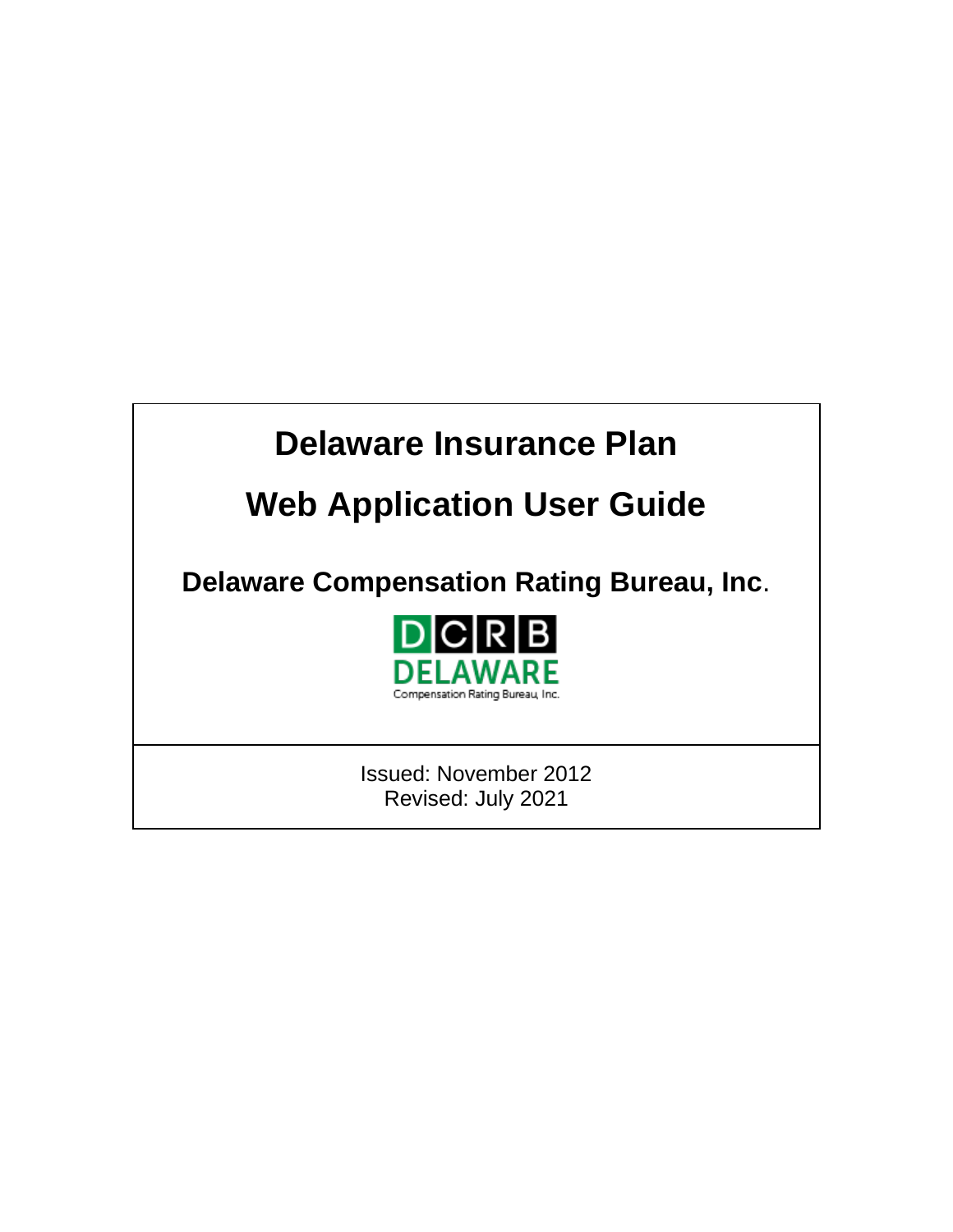# **TABLE OF CONTENTS**

- **I. INTRODUCTION**
- **II. GETTING STARTED**
	- **A. First Time User**
	- **B. Forgot Password or User ID**
	- **C. Welcome Screen**

#### **III. THE APPLICATION**

- **A. Creating a New Application**
- **B. Completing an Application for Workers Compensation Assigned Risk Plan**
- **C. Submitting an Application**
- **D. Application Status After Submission**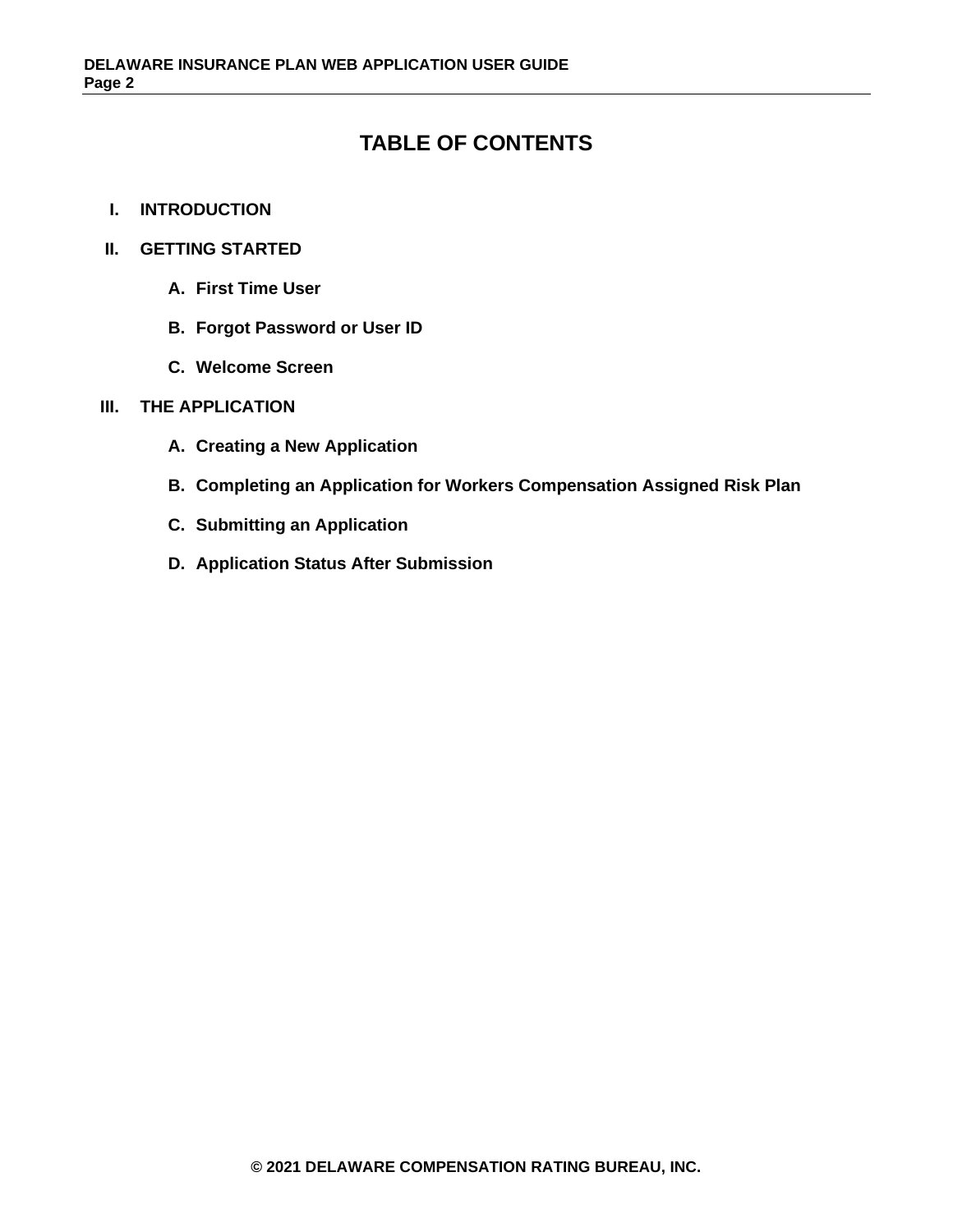## **I. INTRODUCTION**

The Delaware Insurance Plan (DIP) Web Application provides the ability for agents and employers to submit assigned risk applications for insurance coverage through the Delaware Workers Compensation Insurance Plan.

This guide will provide instructions and helpful hints for using the DIP Web Application. It is recommended that the user read this entire document before using the application.

For any technical questions not covered in this user guide, please contact the DCRB Central Support at (302) 654 – 1435 or *[centralsupport@dcrb.com](mailto:centralsupport@dcrb.com)*.

For business questions, please contact Drew Kratz at (302) 654 – 1435 or *[dkratz@dcrb.com](mailto:dkratz@dcrb.com)*.

# **II. GETTING STARTED**

The DIP Web Application is accessed via a link on the DCRB website, *[www.dcrb.com](http://www.dcrb.com/)*. To locate the application link, select **Data Reporting** from the menu options and then click on **Residual Market**.

|                                                                                                                                                                                |                             |                            |                   |                | <b>Application Login</b> |     |
|--------------------------------------------------------------------------------------------------------------------------------------------------------------------------------|-----------------------------|----------------------------|-------------------|----------------|--------------------------|-----|
| D C R B <br>Industry Resources ▼<br>Home<br><b>DELAWARE</b><br>Compensation Rating Bureau, Inc.                                                                                | Data Reporting<br>Financial | Tools $\blacktriangledown$ | Learning Center ~ | About $\equiv$ | <b>PCRB</b>              |     |
|                                                                                                                                                                                | Indemnity                   |                            |                   |                |                          |     |
| Information on DCRB 2020 Specia                                                                                                                                                | Medical                     |                            |                   |                |                          |     |
| <b>Reports</b>                                                                                                                                                                 | Policy                      |                            |                   |                |                          |     |
| The 2020 special reports are available on the DCRB website. The reports incli                                                                                                  | Unit Data                   |                            |                   |                |                          |     |
| Annual Report, the State Activity Report (coming soon), the COVID-19 Activity Residual Market<br>the Medical Activity Report (including the Opioid Utilization Supplement) and |                             |                            |                   |                |                          |     |
| State of the Line Report.                                                                                                                                                      |                             |                            |                   |                |                          |     |
| <b>READ NOW</b>                                                                                                                                                                |                             |                            |                   |                |                          |     |
|                                                                                                                                                                                |                             |                            |                   |                |                          | 1/2 |

The Residual Market page contains the application link, as well as the DIP - Web Application User Guide and Delaware Handbook. To launch the application, click on **Delaware Insurance Plan - Web Application**.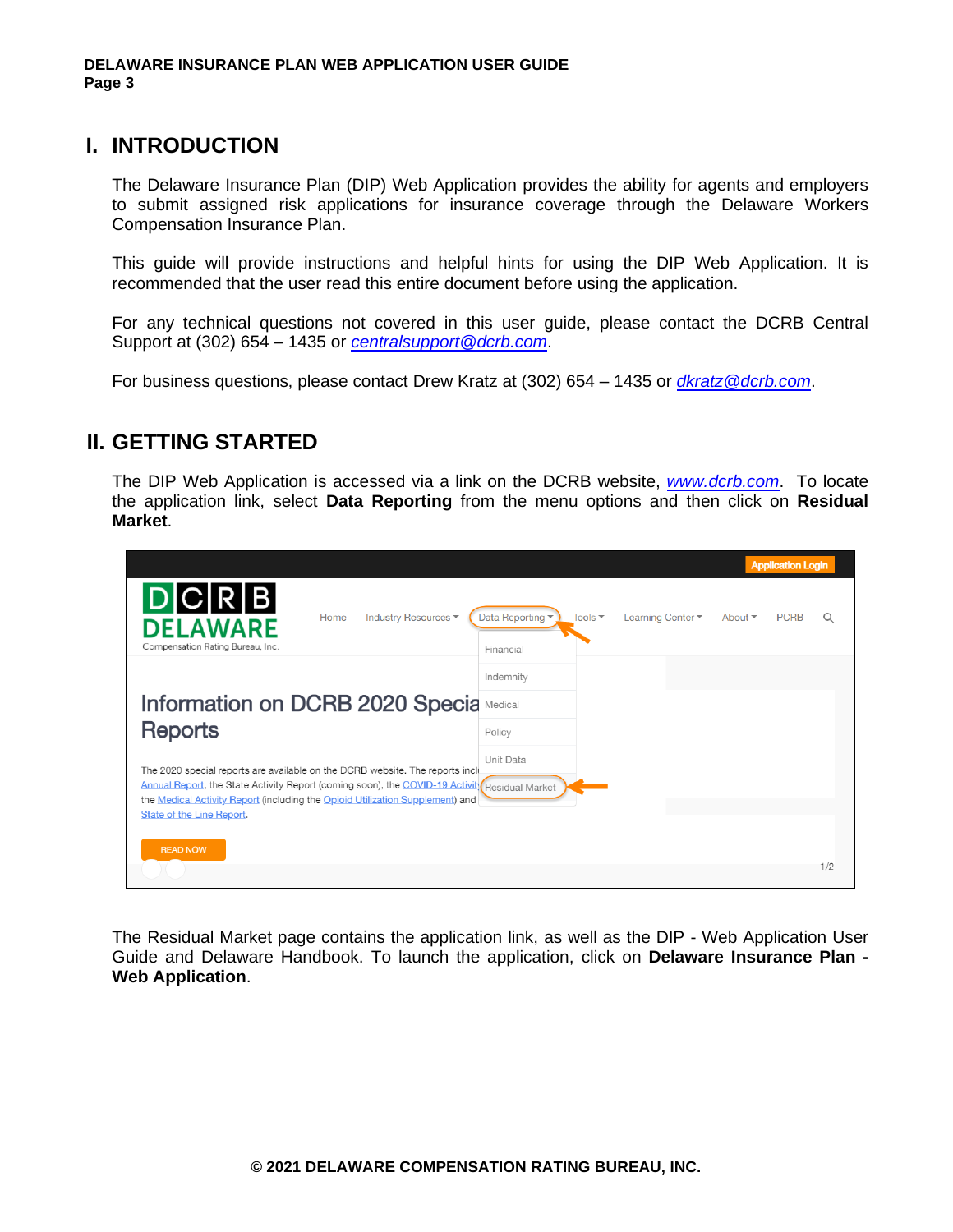| Data Reporting / Residual Market<br>Home $/$ |                                                                                                                                                                                                                                                                                                                                                                                                 |                                                     |
|----------------------------------------------|-------------------------------------------------------------------------------------------------------------------------------------------------------------------------------------------------------------------------------------------------------------------------------------------------------------------------------------------------------------------------------------------------|-----------------------------------------------------|
| <b>Residual Market</b>                       |                                                                                                                                                                                                                                                                                                                                                                                                 |                                                     |
| voluntary market.                            | The Delaware Compensation Rating Bureau, Inc. (DCRB) has been delegated by the Delaware<br>Insurance Commissioner to serve as the administrator of the Delaware Insurance Plan (DIP). The<br>Delaware Insurance Plan provides the means for an employer to satisfy the requirements of Delaware<br>Workers' Compensation Law when the employer is unable to purchase such insurance through the | More resources<br><b>Rating Values</b><br>Circulars |
| Delaware Insurance Plan - Web<br>Application | Web-based application for submitting a request for the<br>Delaware Insurance Plan Workers Compensation                                                                                                                                                                                                                                                                                          | <b>Manuals</b><br><b>Filings</b>                    |
| Delaware Insurance Plan User Guide           | Provides instructions and helpful hints for using the DIP<br><b>Web Application</b>                                                                                                                                                                                                                                                                                                             |                                                     |

After clicking the link, the following screen is returned. This is the sign-on screen of the application.

| R <sub>IB</sub><br><b>Delaware Compensation Rating Bureau, Inc.</b><br>Compensation Rating Bureau, Inc.                                                                        |                                                                                             |  |
|--------------------------------------------------------------------------------------------------------------------------------------------------------------------------------|---------------------------------------------------------------------------------------------|--|
| <b>Delaware Insurance Plan Application</b>                                                                                                                                     |                                                                                             |  |
| <b>Secure Sign-on</b>                                                                                                                                                          | <b>First time user?</b>                                                                     |  |
| If you are a returning user, please provide User ID and<br>Password<br>User ID:<br>Password:<br>Log In<br>Forgot your password? Click Here.<br>Forgot your UserID? Click Here. | If you've never signed-on before, please click the button below<br>to register.<br>Register |  |
| Need help?<br><b>Contact our Central Support</b><br>Phone: (302) 654-1435<br>v.1.21                                                                                            |                                                                                             |  |

Users who have previously registered for the DIP Web Application must log in by entering their **User ID** and **Password**. The Password field is case sensitive. Click the **Log In** button to proceed.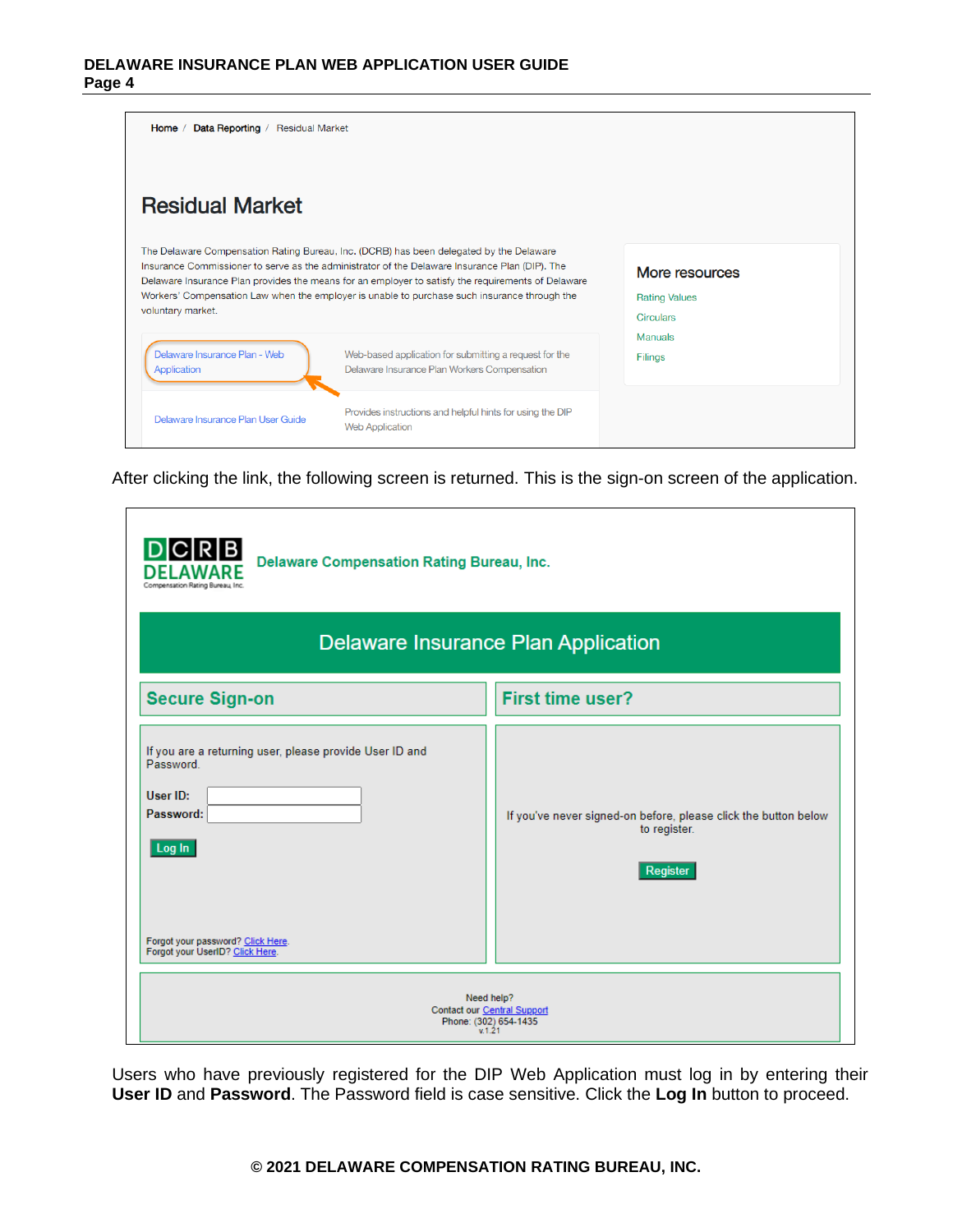### **A. First Time User**

Users who have not previously registered for the DIP Web Application must complete the firsttime user registration. Click the **Register** button to advance to the Register screen.

| <b>Delaware Insurance Plan Application</b>                                                                                                                                       |                                                                                             |
|----------------------------------------------------------------------------------------------------------------------------------------------------------------------------------|---------------------------------------------------------------------------------------------|
| <b>Secure Sign-on</b>                                                                                                                                                            | <b>First time user?</b>                                                                     |
| If you are a returning user, please provide User ID and<br>Password<br>User ID:<br>Password:<br>  Log In<br>Forgot your password? Click Here.<br>Forgot your UserID? Click Here. | If you've never signed-on before, please click the button below<br>to register.<br>Register |
|                                                                                                                                                                                  | Need help?<br><b>Contact our Central Support</b><br>Phone: (302) 654-1435<br>v 1.21         |

On the Register screen, select the desired User Type from the drop-down list.

| User Type          | <b>Description</b>                   |
|--------------------|--------------------------------------|
| Agency             | Select if you are an insurance agent |
| Employer           | Select if you are an employer        |
| DCRB Administrator | Select if you are an administrator   |

Complete the rest of the form (all items are required). Once completed, click the **Register** button to submit the registration information.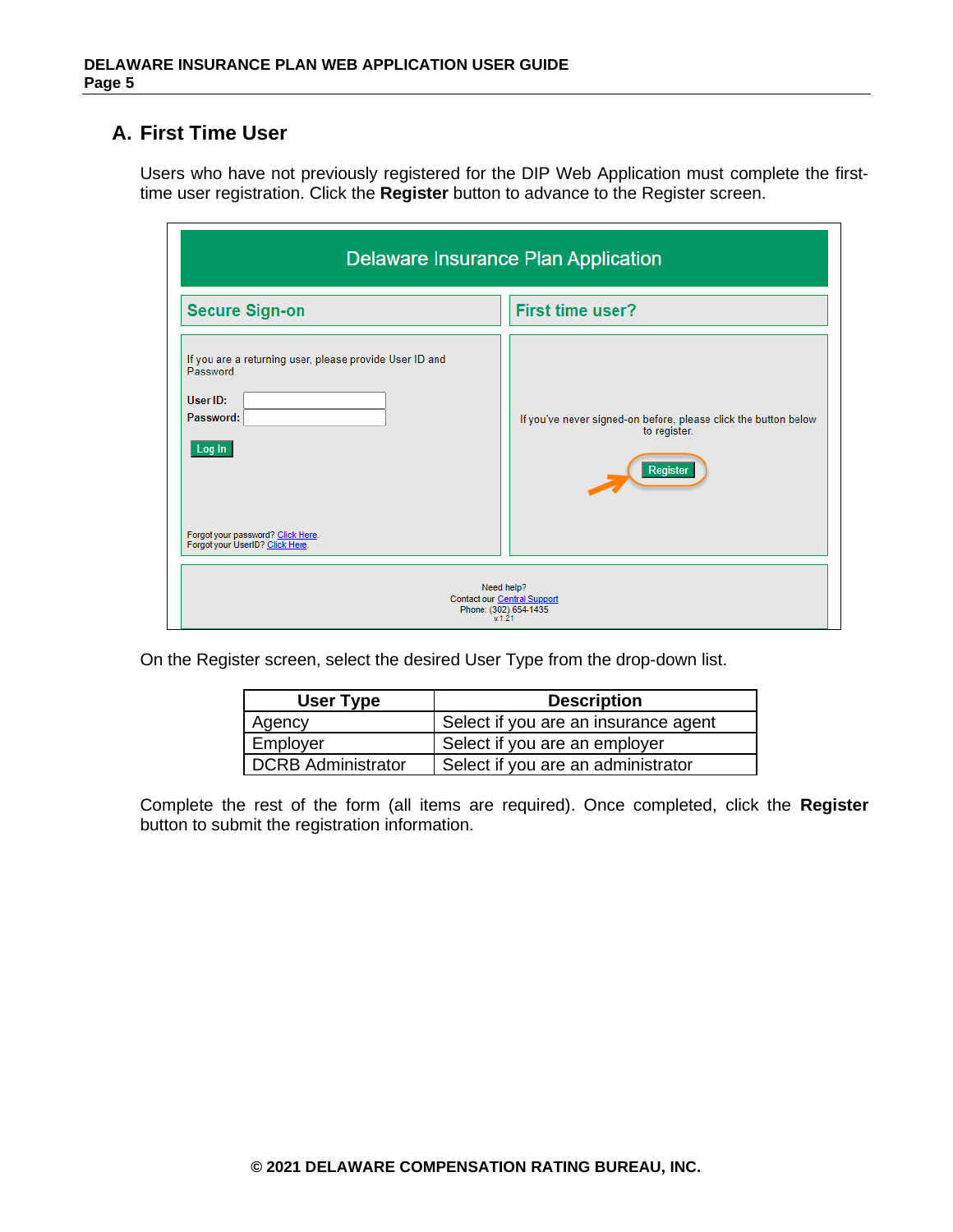### **B. Forgot Password or User ID**

Users who have forgotten their Password or User ID may request that this information be emailed to them. Select **Click Here** to advance to the Forgot your Password or Forgot your User ID screen.

| <b>Delaware Insurance Plan Application</b>                                                                                                                                     |                                                                                             |
|--------------------------------------------------------------------------------------------------------------------------------------------------------------------------------|---------------------------------------------------------------------------------------------|
| <b>Secure Sign-on</b>                                                                                                                                                          | <b>First time user?</b>                                                                     |
| If you are a returning user, please provide User ID and<br>Password<br>User ID:<br>Password:<br>Log In<br>Forgot your password? Click Here.<br>Forgot your UserID? Click Here. | If you've never signed-on before, please click the button below<br>to register.<br>Register |
| Need help?<br><b>Contact our Central Support</b><br>Phone: (302) 654-1435<br>x 1.21                                                                                            |                                                                                             |

#### **Password Request:**

On the Forgot your Password screen, enter the **User ID** and **Email address**. Click the **Continue** button to advance to the Security Question screen. Answer the question correctly and click the **Submit Answer** button to receive a temporary password by email.

### **User ID Request:**

On the Forgot your User ID screen, enter the **First Name**, **Last Name**, and **Email address**. Click the **Continue** button to advance to the Security Question screen. Answer the question correctly and click the **Submit Answer** button to receive the User ID by email.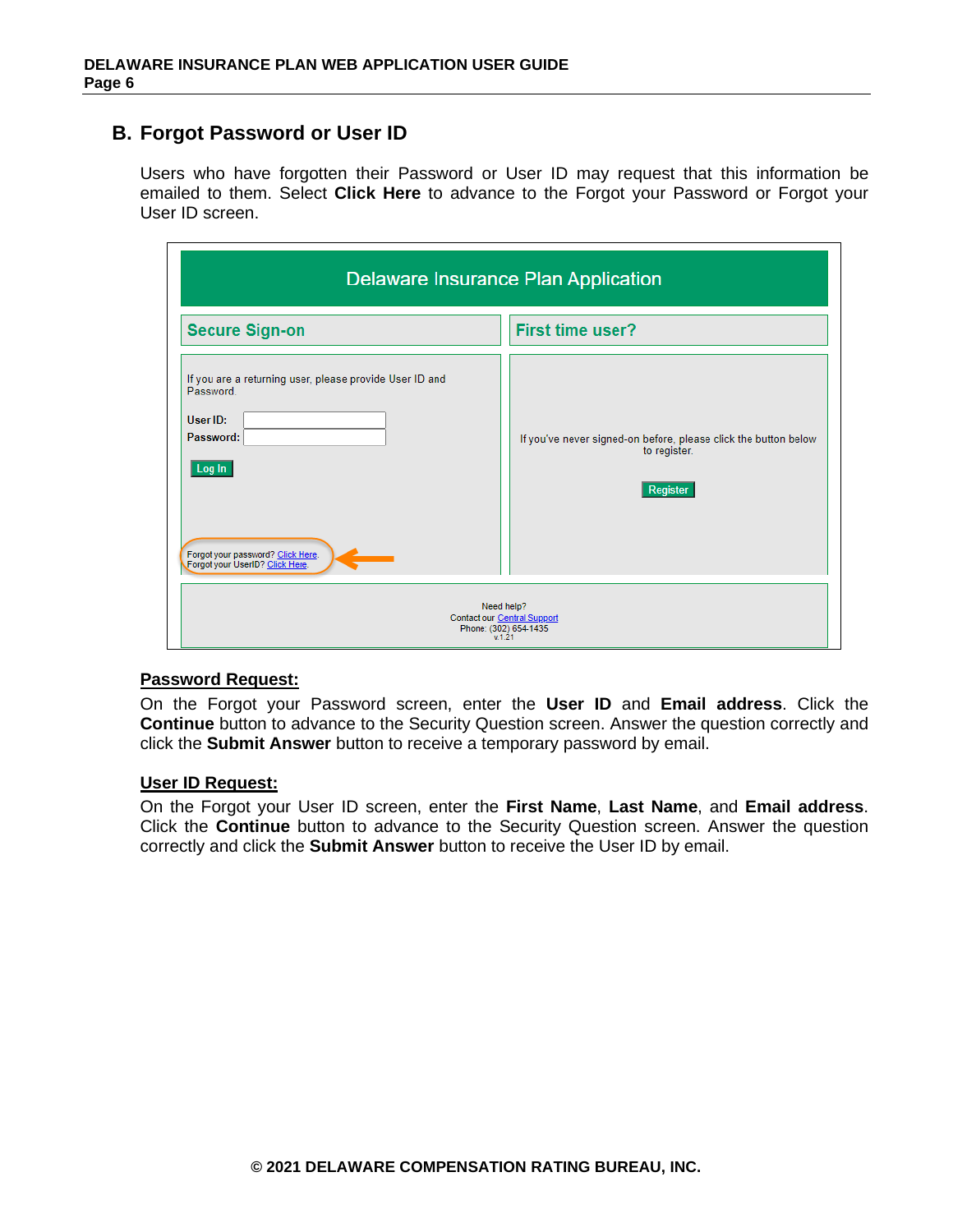## **C. Welcome Screen**

Once successfully logged in, the user is presented with the Welcome screen. This page allows the user to create a new assigned risk application or to work with an existing application.

| R B <br>Delaware Compensation Rating Bureau, Inc.<br>Compensation Rating Bureau Inc. |                                                                           |               |                       |
|--------------------------------------------------------------------------------------|---------------------------------------------------------------------------|---------------|-----------------------|
|                                                                                      | <b>Welcome, Central Support</b>                                           |               |                       |
|                                                                                      | Monday, July 12, 2021                                                     |               |                       |
|                                                                                      |                                                                           |               |                       |
| Create new application Log Out                                                       |                                                                           |               |                       |
| <b>Employer Name</b>                                                                 | <b>Employer FEIN</b>                                                      | <b>Status</b> |                       |
| ABC CORPORATION                                                                      | 081720120                                                                 | Saved         | <b>Delete</b><br>Edit |
| <b>MCDONALDS</b>                                                                     | 111000111                                                                 | Submitted     | <b>View</b>           |
| <b>PATCO</b>                                                                         | 111111111                                                                 | Processing    | <b>View</b>           |
| <b>SEPTA</b>                                                                         | 123123123                                                                 | Returned      | Edit<br><b>Delete</b> |
|                                                                                      | Need help?<br><b>Contact our Central Support</b><br>Phone: (302) 654-1435 |               |                       |

The following buttons are available:

| <b>Button</b>          | <b>Description</b>                                      |
|------------------------|---------------------------------------------------------|
| Create new application | Click this button to create a new application           |
| Log Out                | Click this button to log out of the DIP Web Application |

The lower half of the Welcome screen contains a table with the applications that the user has created. This table is not visible to first time users and/or users who have not created any applications.

Different options are available for working with an existing application depending upon its current status:

| <b>Status</b> | <b>Description</b>                                                                        | <b>Available Option/s</b>                                                            |
|---------------|-------------------------------------------------------------------------------------------|--------------------------------------------------------------------------------------|
| Saved         | An application saved in the system.                                                       | <b>Edit</b> - Select if you wish to                                                  |
| Returned      | An application which is either<br>incorrect or incomplete and requires<br>user attention. | modify the application.<br>Delete - Select if you wish to<br>delete the application. |
| Submitted     | An application submitted to the<br>DCRB for review.                                       | <b>View</b> - Select if you wish to view<br>the application, but editing is          |
| Processing    | An application received by the<br>DCRB and is being processed.                            | prohibited.                                                                          |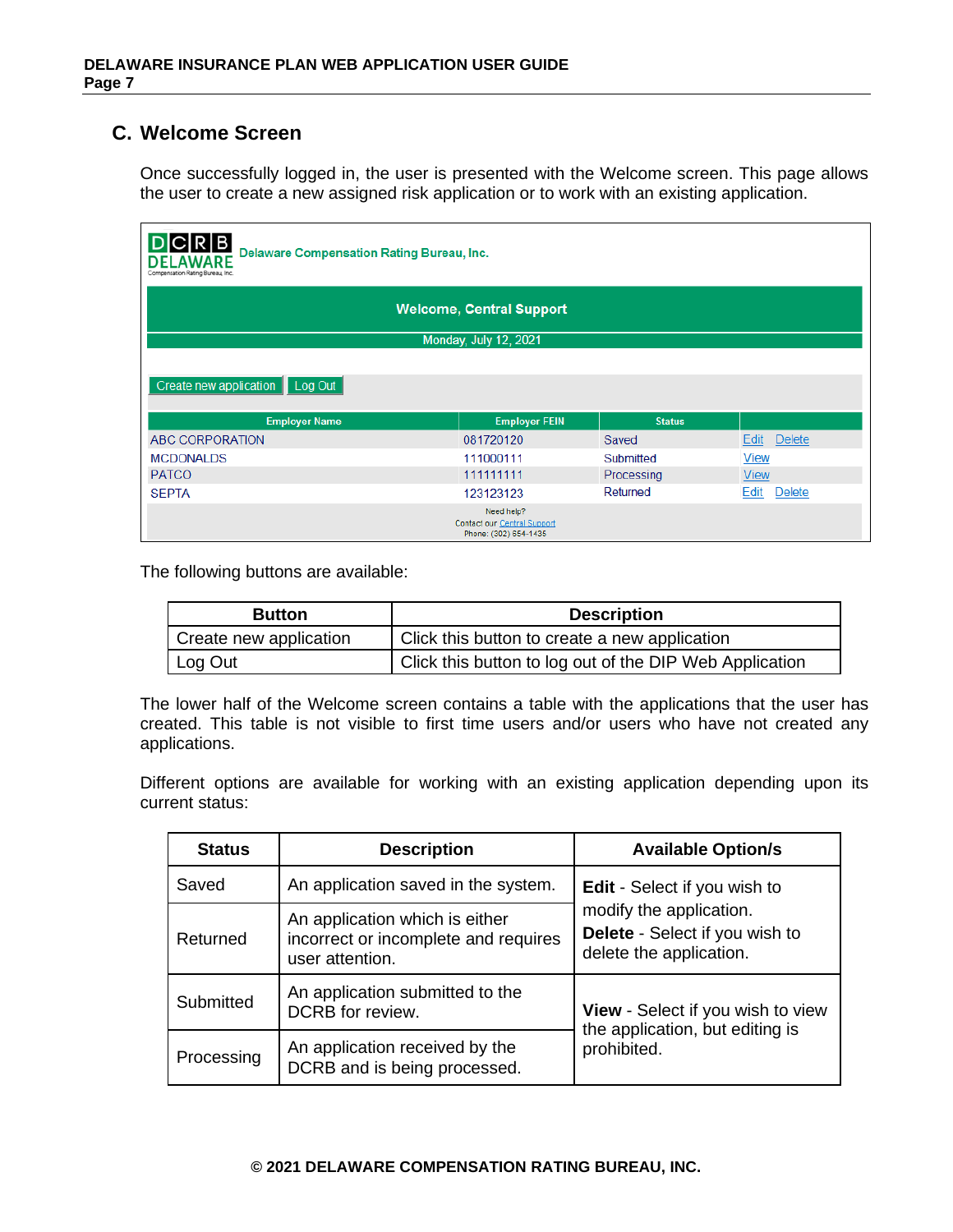# **III. THE APPLICATION**

## **A. Creating a New Application**

Begin by clicking the **Create new application** button on the Welcome screen.

| <b>Welcome, Central Support</b>                                    |
|--------------------------------------------------------------------|
| Monday, July 12, 2021                                              |
| Create new application   Log Out                                   |
| Need help?<br>Contact our Central Support<br>Phone: (302) 654-1435 |

On the next screen, enter the **Employer Name** and **Employer's FEIN**. Both fields are required. Click the **Search** button to determine if an application already exists based on the information entered.

| <b>Welcome, Central Support</b>                                           |                                                                                                                                                                           |  |
|---------------------------------------------------------------------------|---------------------------------------------------------------------------------------------------------------------------------------------------------------------------|--|
|                                                                           | Monday, July 12, 2021                                                                                                                                                     |  |
|                                                                           |                                                                                                                                                                           |  |
|                                                                           | Before you can file a new one, we need to make sure there is no duplicate application.                                                                                    |  |
| <b>Please Search Using:</b>                                               |                                                                                                                                                                           |  |
| <b>Employer Name:</b>                                                     | Enter personal names in the format of Last Name, First Name, Middle Name or Middle Initial and separate more than one name with commas. Ex:Smith, John J.,<br>Smith, Mary |  |
| <b>Employer's FEIN:</b>                                                   | Enter the 9-digit Federal Employers Identification Number                                                                                                                 |  |
| << Back Search Log Out                                                    |                                                                                                                                                                           |  |
| Need help?<br><b>Contact our Central Support</b><br>Phone: (302) 654-1435 |                                                                                                                                                                           |  |

The search result is displayed below the Back and Search buttons. If a match is found, the user is presented with the current application status along with the options to **View**, **Edit**, or **Delete** (if applicable).

A pop-up window, similar to the one below, is displayed if a match is found but the application is created by another user.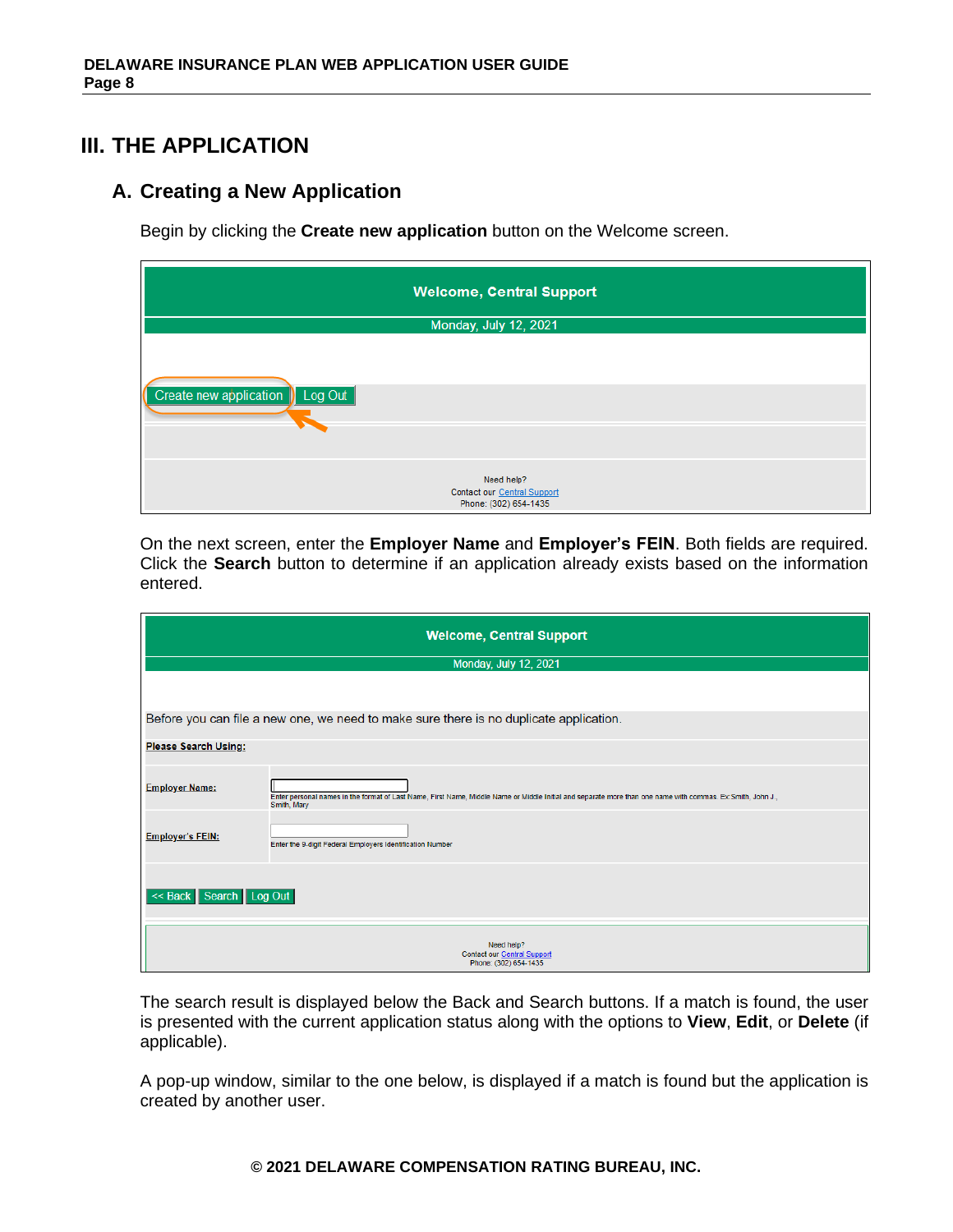

If there is no exisitng application found, select **Create a New Application** to advance to the Application for Workers Compensation Assigned Risk Plan.

### **B. Completing an Application for Workers Compensation Assigned Risk Plan**

Please refer to the [Delaware Workers Compensation Insurance Plan Handbook](http://www.pcrb.com/dcrb/del_ins_plan/Files/Assigned%20Risk%20Handbook.pdf) when filling out the form. The handbook can be found on the Residual Market section of the DCRB website, *[www.dcrb.com](http://www.dcrb.com/)*.

The Application for Workers Compensation Assigned Risk Plan has nine sections. Answer all questions and requested information thoroughly. All fields marked with an asterisk (\*) are required.

The following buttons are available:

| <b>Button</b>         | <b>Description</b>                                                                                                    |
|-----------------------|-----------------------------------------------------------------------------------------------------------------------|
| <b>Back to Search</b> | Click this button to return to the Welcome screen.                                                                    |
| Print to PDF          | Click this button to generate a PDF (read-only) version of the<br>application that can be printed or saved.           |
| Log Out               | Click this button to log out of the DIP Web Application.                                                              |
| Save Form             | Click this button to save the application.                                                                            |
| <b>Submit Form</b>    | This button is available only in the last section of the application.<br>Click this button to submit the application. |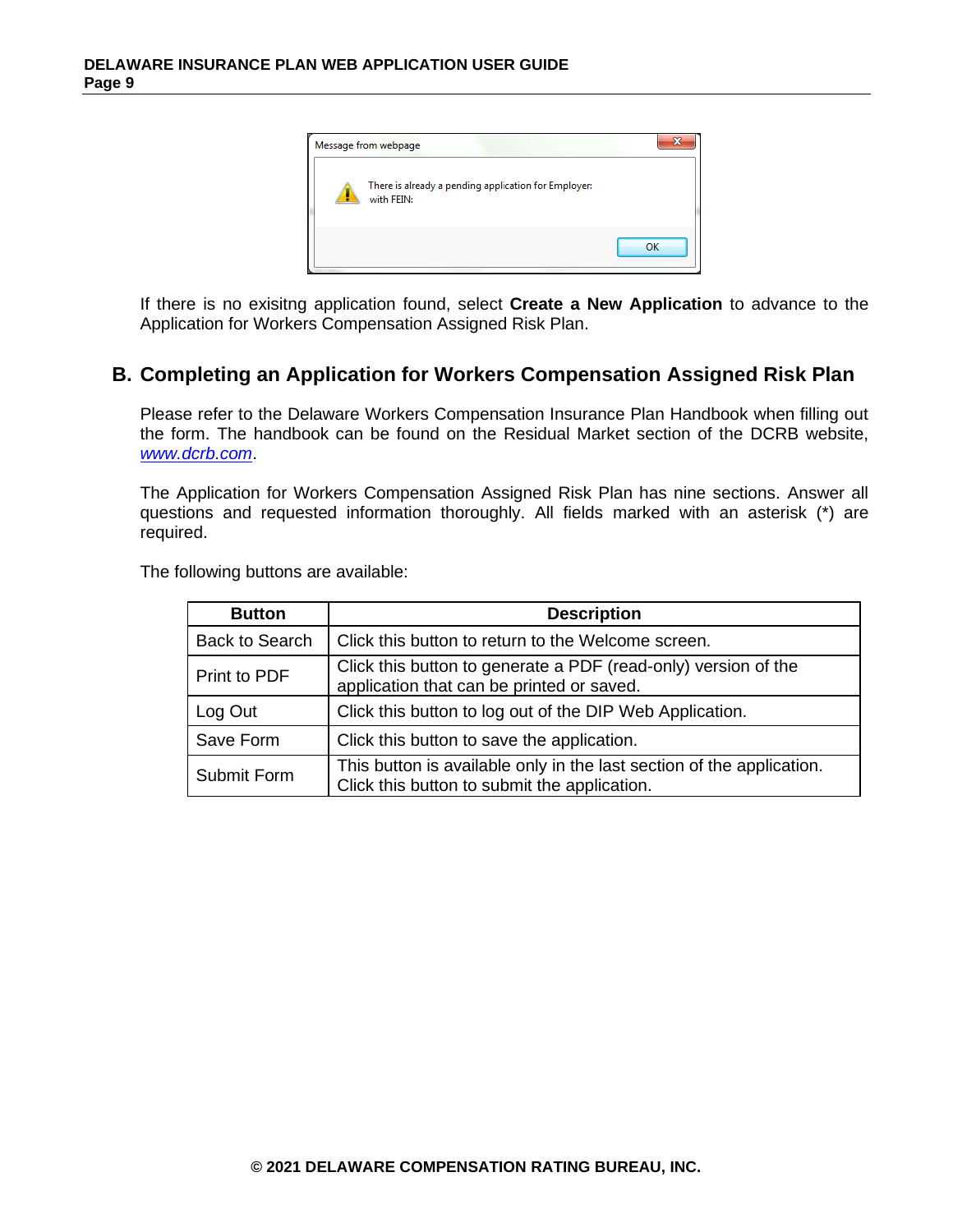Below are helpful hints in completing the application. Click the **Save Form** button at the end of each section to save the application and advance to the next section.

### **Section I: General Information**

- **Requested Effective Date** Enter the date (MM/DD/YYYY), or click the calendar icon **the** to select the date.
- **Name of Employer** and **Federal Employers Identification Number (F.E.I.N)** These fields are populated with the information entered when creating the application. They cannot be changed.
- **Address –** Click the checkbox for Payroll Address, Principal Location, or Other DE Location if it is different from the Mailing Address. This will bring up the fields for the address type selected.
- **Name Change (Question #5)** If Yes, enter the previous name and the date (MM/DD/YYYY) or click the calendar icon  $\overline{H}$  to select the date.
- **Operations in states other than DE (Question #6) –** If Yes, select the State from the dropdown list. Enter the Location and Insurance Carrier, then click the **Save** button.

| State               | Location | <b>Insurance Carrier</b> |  |
|---------------------|----------|--------------------------|--|
| <b>Select State</b> |          |                          |  |

### **Section II. Insurance Record**

• **Previous workers compensation insurance coverage in DE (Question #1)** – If Yes, select the Insurance Carrier Name from the drop-down list. Enter the Policy Number, Premiums, Payroll, and From: / To: dates (MM/DD/YYYY) or click the calendar icon  $\overline{1,1}$  to select the dates. Click the **Save** button.

| <b>State</b>    | <b>Insurance Carrier Name</b> | <b>Policy Number</b> | From: | To: | <b>Premiums</b> | <b>Payroll</b> |      |
|-----------------|-------------------------------|----------------------|-------|-----|-----------------|----------------|------|
| <b>Delaware</b> | - Please Select -             |                      |       |     |                 |                | Save |

- **Unpaid Premiums (Question #2)** If Yes, enter explanation in the text box.
- **Question #3** If Yes, enter information in the textbox and/or attach a file by:
	- a. Clicking the **Attach file** button.
	- b. Click the **Browse** button. Use the dialogue box to locate the file, and then click **Open**. (Acceptable file types are MS Word, MS Excel, and PDF with file size limit of 2MB).
	- c. Click the **Upload** button.

### **Section III: Two Insurance Companies Who Have Refused Insurance**

• List two Delaware licensed insurance companies that have declined to write workers compensation for the applicant employer. Enter the Insurance Company names, Name of Representatives, Telephone Numbers, and click the checkbox for the Current Carrier.

| <b>Insurance Company</b> | Name of Representative | <b>Telephone Number</b> | <b>Current Carrier ?</b> |
|--------------------------|------------------------|-------------------------|--------------------------|
|                          |                        |                         |                          |
|                          |                        |                         |                          |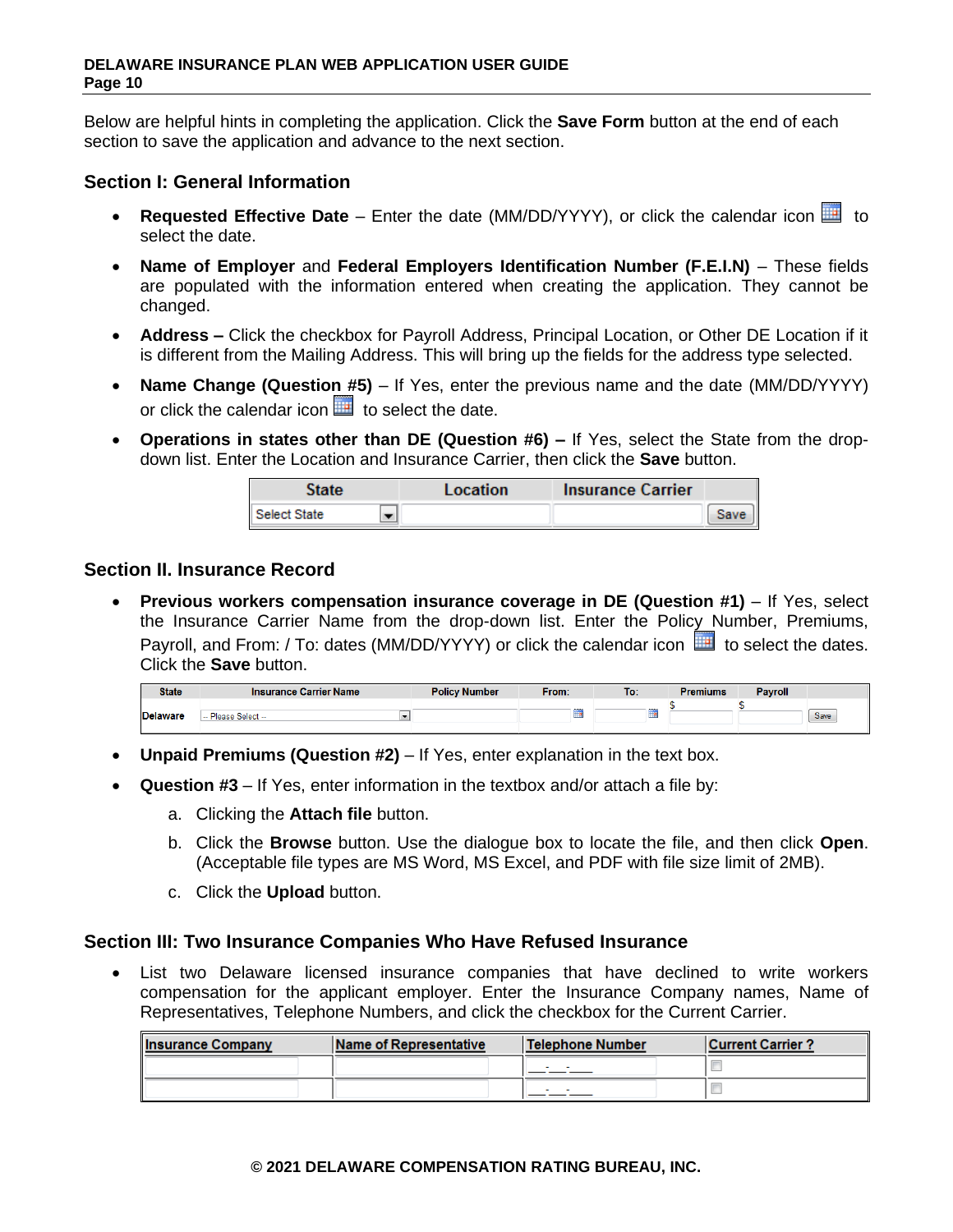#### **Section IV: Corporate Officer**

• Enter the Name, Title, Duties, and Approx. Annual Salary of all officers or Limited Liability Company members. Click the **Save** button after entering information for each officer or member.

| <b>Name</b> | <b>Title</b> | Duties | <b>Approx. Annual Salary</b> |      |
|-------------|--------------|--------|------------------------------|------|
|             |              |        |                              | Save |

• Officers of a corporation or members of a Limited Liability Company may elect exclusion from the Act. Click the link for **Agreement by Executive Officer(s) /LLC form** and complete the form. This will be saved as an attachment to the application.

#### **Section V: Delaware Law provides that sole proprietors or partners are not included under the Act but may elect coverage.**

• Enter the Name, Title, Duties, and Approx. Annual Salary of sole proprietors, partners, or officers if electing coverage. Click the **Save** button after entering information for each individual.

| <b>Name</b> | Title | Duties | <b>Approx. Annual Salary</b> |      |
|-------------|-------|--------|------------------------------|------|
|             |       |        |                              | Save |

• All individuals electing inclusion must complete the applicable endorsement. Click the link for **Sole Proprietors, Partners, Officers and other Coverage Endorsement (WC 00 03 10)** and complete the form. This will be saved as an attachment to the application.

### **Section VI: Nature of Business, Location, Classification and Payroll in Delaware**

- Select the nature of business from the drop-down list. If selecting "Other", enter the description in the textbox.
- Explain the nature of business and describe all operations in the textbox provided.
- **Calculation of Estimated Annual Premium**
	- $\circ$  Select the Class Code from the drop-down list. Enter the No. of Employees and Total Payroll. The premium will be calculated automatically after clicking the **Compute** button.

| <b>Class Code</b>   | No of Employees | Total Payroll | Rate | Premium |  |
|---------------------|-----------------|---------------|------|---------|--|
| -- Please Select -- |                 |               |      |         |  |

o Complete the Increased Limits of Liability if applicable.

■ Select the Stat Code from the drop-down list.

- o Do you have Experience Modification? Select Yes or No.
- $\circ$  Select Merit Rating Adjustment from the drop-down list if applicable.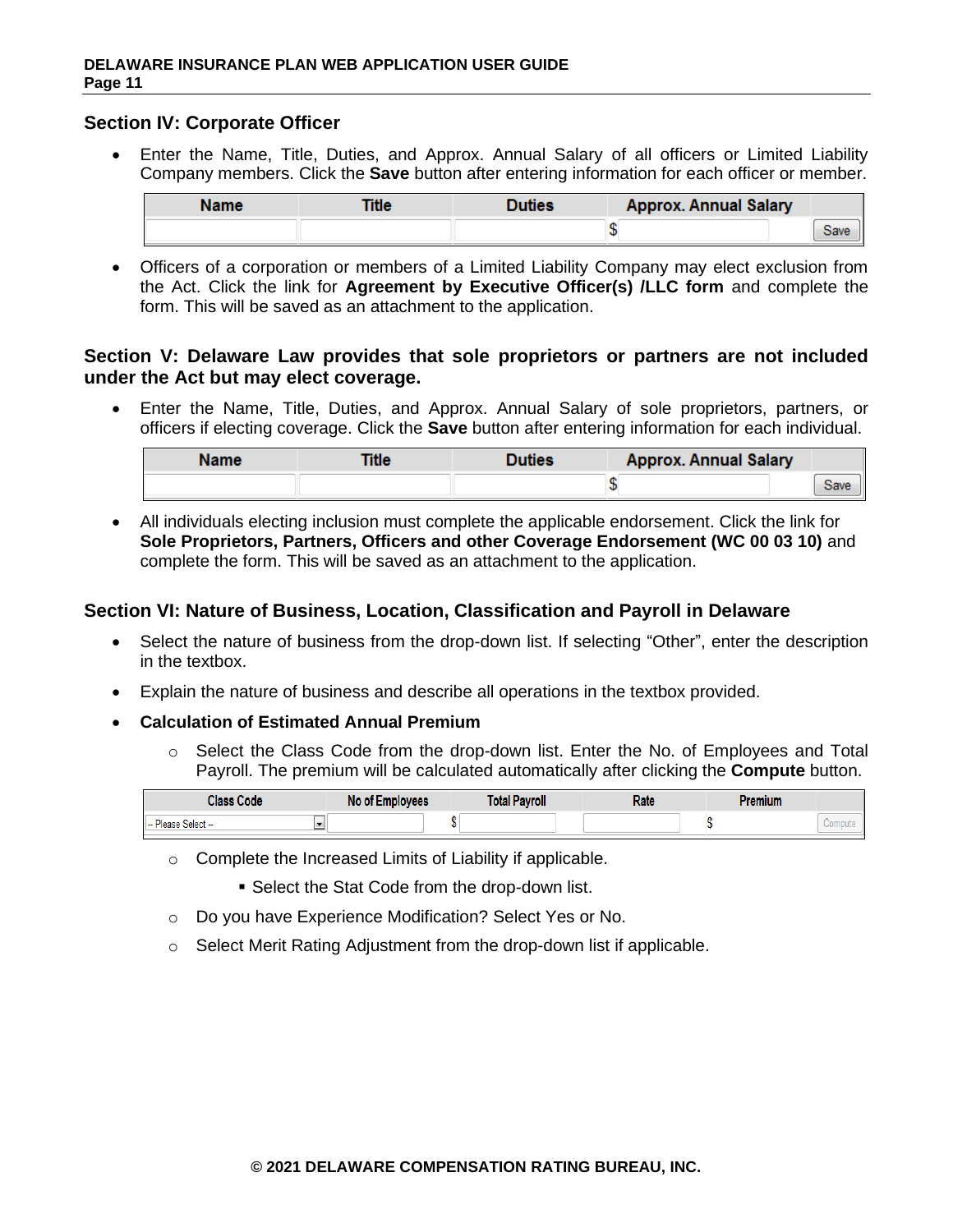| Increased Limits of Liability (if applicable)                    |                                                                |  |                   |              |  |
|------------------------------------------------------------------|----------------------------------------------------------------|--|-------------------|--------------|--|
| Stat Code Please Select -                                        | <b>Liability Limits</b><br>0/0/0                               |  | Percentage<br>0.0 | Premium<br>U |  |
| Do you have Experience<br>Modification?<br>© Yes © No.           | <b>Total Premium</b><br>Experience Modification<br>(Code 9898) |  | \$0<br>0.00       |              |  |
| <b>Merit Rating Adjustment</b><br>(Code 988)<br>$=$ $\mathbf{p}$ | Standard Premium<br>0.00%                                      |  | \$0<br>\$0        |              |  |
| <b>Workplace Safety Credit</b><br>(Code 9880)                    | 0.00%                                                          |  | \$0               |              |  |

### **Section VII: Deposit Premium**

- Select the proper deposit premium from the drop-down list.
- There are two options for deposit premium payment. Select either:

#### **a. Employer Certified check or Agency check**

Enter the check number in the textbox provided. Checks should be made payable to the Delaware Compensation Rating Bureau, Inc.

#### **b. Electronic payment via Automated Clearing House (ACH)**

Select **Click Here** to view the instructions. ACH banking information is also provided in the confirmation email after submitting the application.

### **Section VIII: Applicant's Statement**

• Read the Applicant's Statement. Employers and agents must complete this section. For agents, the email address field is optional.

### **Section IX: Agency and Producer**

• Read the Agency / Producer Certification. Complete this section only if your user type is Agency. All fields are required.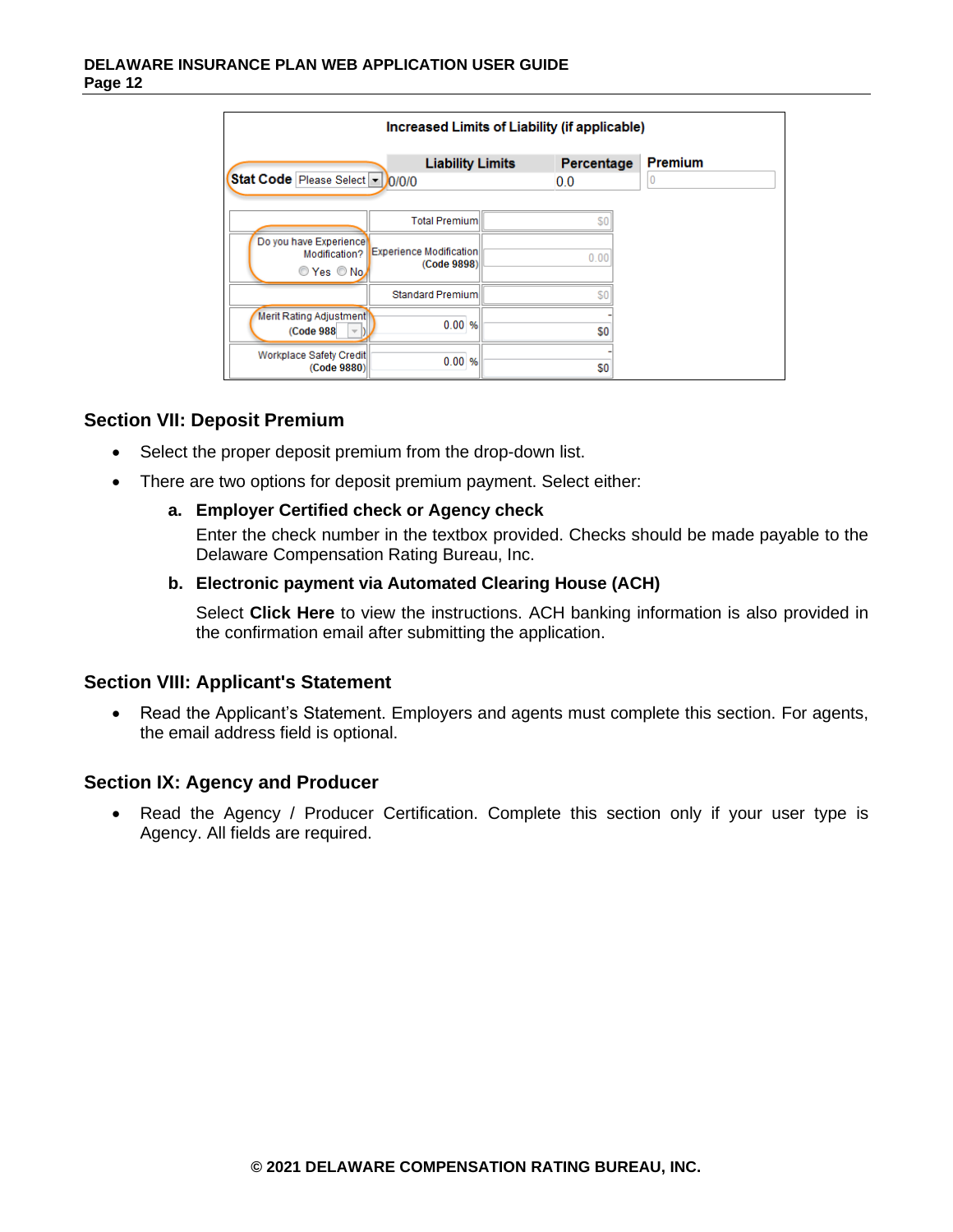## **C. Submitting an Application**

Before submitting an application, verify that all required fields are completed. All errors will need to be corrected before the application can be submitted. Proceed to the last section of the application, and then click the **Submit Form** button.

**NOTE:** A pop-up window, similar to the one below, is displayed when an error is found or if a field is incomplete. Correct the error, and then click the **Submit Form** button again.

| Message from webpage |                                         |
|----------------------|-----------------------------------------|
|                      | Need to complete Question# 5 in Part I. |
|                      | ок                                      |

If the application is successfully submitted, the following message is displayed at the top of the application:



A confirmation email will be sent to the applicant's email address stating that the application has been received. For agents, both email addresses entered in Section VIII and Section IX will receive the confirmation email. The email also contains information for the deposit premium payment method chosen.

Once an application has been submitted, its status will change to Submitted. It can no longer be modified or deleted.